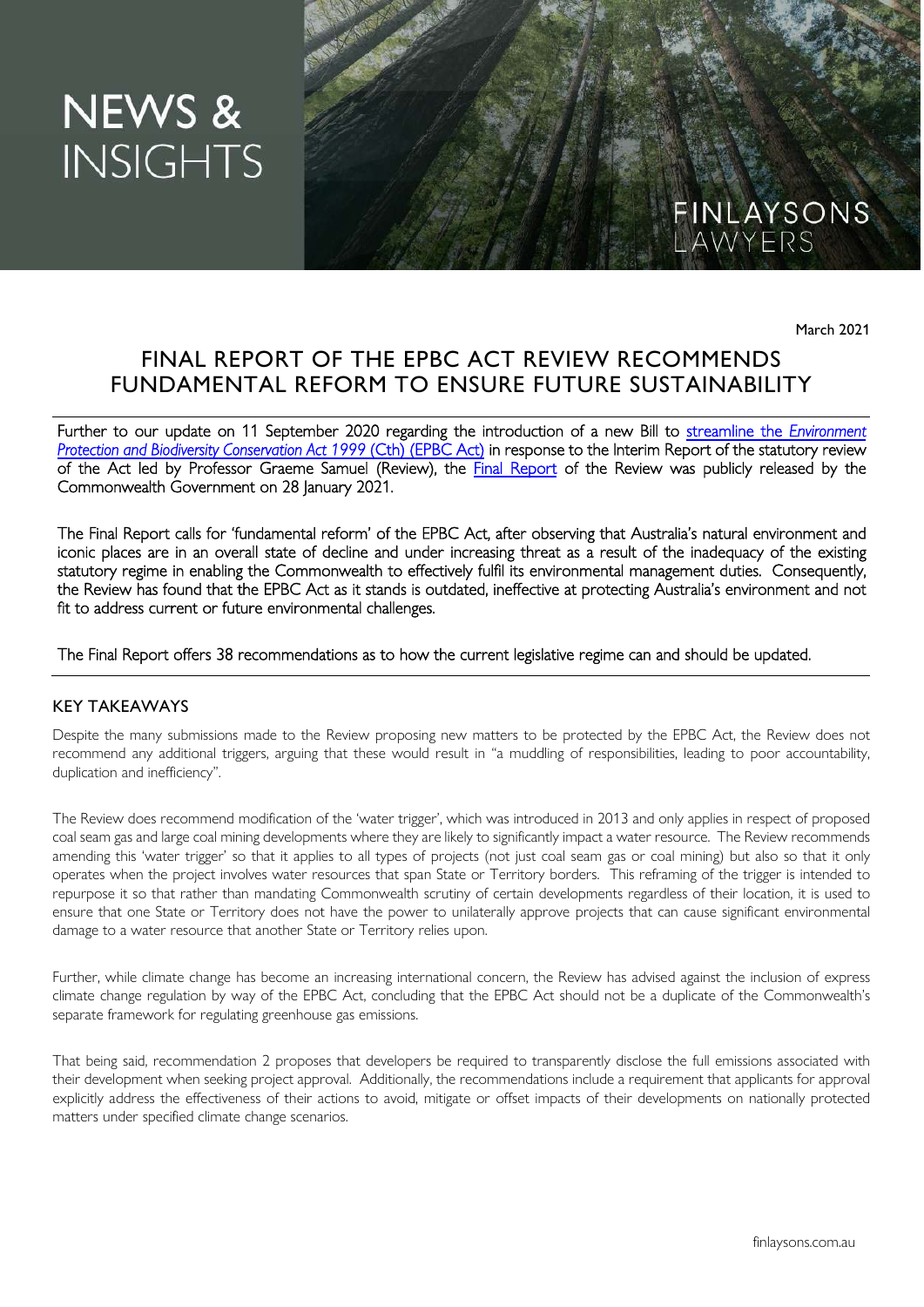Of key interest to industry is the fact that most of the recommendations do not impose direct obligations upon project developers. Instead, the recommendations primarily focus on improving internal processes that would assist in speeding up approval processes along with increasing the public's trust in the EPBC Act through the introduction of new roles and committees, modernised regulatory practices, and increased aboriginal involvement in decision-making processes.

# THE RECOMMENDED REFORMS

Key elements of the reforms recommended in the Final Report are as follows.

#### *1. National Environmental Standards*

At the forefront of the recommendations is the proposed implementation of the National Environmental Standards which are designed to provide clear rules to help improve decision-making. In particular, the Review highlights four high-priority issues that are to be addressed in order to provide greater clarity and consistency. They are:

- matters of national environmental significance;
- indigenous engagement and participation in decision-making;
- compliance and enforcement; and
- data and information.

The recommendations propose that a mechanism be incorporated into the Act that prevents decisions (including decisions in respect of approvals for projects and conditions attached to those approvals) that are inconsistent with the National Environmental Standards.

To that end, the proposed National Environmental Standards for matters of national environmental significance (MNES), included in the final report with a recommendation that they be adopted immediately, provide (among other things) that:

Actions, decisions, plans and policies that relate to MNES:

- a) are consistent with the objects of the EPBC Act and the principles of ecologically sustainable development (including the precautionary principle) and reflect a principle of non-regression;
- b) do not have unacceptable or unsustainable impacts on MNES, having regard to the sensitivity, value, and quality of the environment which is impacted, and upon the intensity, duration, magnitude and geographic extent of the impacts;
- c) minimise harm to MNES, including employing all reasonable measures to avoid and then to mitigate significant impacts, and then lastly apply appropriate offsets;
- d) are not inconsistent with relevant international agreements, recovery plans, management plans and threat abatement plans.

Accordingly, the recommended National Environmental Standards appear to formalise a number of informal policies and guidelines that have commonly been applied in the assessment of proposals and the imposition of conditions in the recent past.

#### *2. Streamlining assessment and approval processes*

The Final Report suggests that, if applied, National Environmental Standards will support faster and lower-cost assessments and approvals of projects. Further, States and Territories will be accredited and empowered to assess the environmental impacts of a project and approve these projects on behalf of the Commonwealth.

#### *3. Increased indigenous engagement and participation*

Recognising that Australia has long overlooked the valuable knowledge Indigenous Australians have regarding how to best manage the Country, the Review calls for steps to better involve Indigenous Australians in decision-making processes, co-designing reforms for joint management and policy implementation activities. This would ensure both Indigenous knowledge and western science will be provided to and considered by the Environment Minister when making decisions.